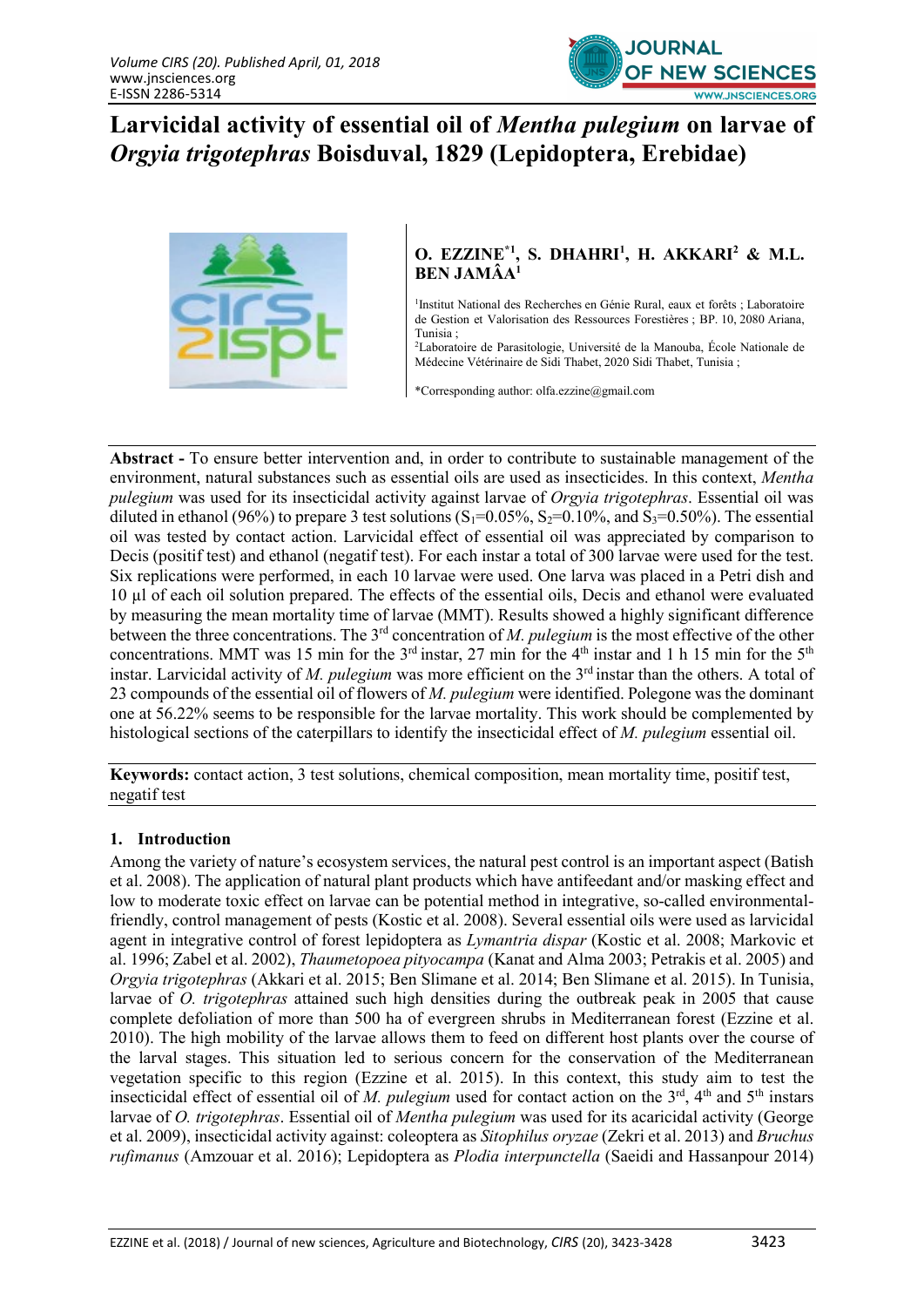

and Ephestia kuehniella (Ayvaz et al. 2008). However, there have not been any thorough studies on larvicidal effects of leaf essential oils and their constituents from *M. pulegium* against *O. trigotephras.* 

### 2. Materials and methods

### 2.1.Plant material and essential oil extraction

Branches of M. pulegium from Utique (Bizerte, Tunisia) were cut and separately placed in plastic bags in March 2015. Flowers were carried out, washed with distilled water, dried for 15 days in the shade and stored for essential oil extraction. 100 g of dry matter of flowers were used for Essential oils extraction by hydro-distillation method during 90 min using a modified Clevenger-type apparatus. Anhydrous sodium sulphate was used to remove water after extraction. The extracted oils were stored in Eppendorf safe-lock tubes and stored at -4° C until analysis (Riahi et al. 2013).

#### 2.2.Chemical composition

#### 2.2.1. Détermination de la composition chimique des arbustes

Assessment of the chemical composition of flower essential oil of M. pulegium was carried out by gas chromatography/mass spectrometry (GC/MS) methods. The GC–MS unit consisted of a PerkinElmer Auto-system XL gas chromatograph, equipped with HP-5MS fused-5% phenyl methyl siloxane capillary column (Agilent,  $30 \text{ m} \times 0.25 \text{ mm}$ , film thickness 0.25 mm) and interfaced with PerkinElmer Turbo mass spectrometer (software version 4.1). The operating conditions were as follows : the injector temperature was 250°C ; carrier gas helium was adjusted to a linear velocity of 37 cm/s, the flow rate was 1 ml/min; the volume of injected sample was 1  $\mu$ l; split ratio 50:1; ionization energy was 70 eV; ion source temperature was 200°C; scan mass range was set tom/z 50–550 and that of interface line temperature to 300°C. The temperature gradient started at 110°C, raised to 180°C (4°C/min), then to 220 $^{\circ}$ C (2 $^{\circ}$ C/min) and finally reached 300 $^{\circ}$ C (20 $^{\circ}$ C/min). The total run time was 70 min. The GC/MS analysis was done in triplicate. Oil compounds were identified by comparison to their retention time of n-alkanes standards.

#### 2.3.Preparation of test solutions and Chemical insecticide

Essential oil was diluted in ethanol (96%) to prepare 3 test solutions  $(S_1=0.05\%, S_2=0.10\%, \text{ and})$  $S_3$ =0.50%). The essential oil was tested by contact action. Larvicidal effect of essential oil was appreciated by comparison to a chemical insecticide Delta-metrine "Decis" (reference product, provided by Atlas Agro-Tunisia) used as positive control. Ethanol used for dilutions was already used as negative control.

#### 2.4.Larvae collect and larvicidal activity

Third, fourth and fifth instars larvae of O. trigotephras were collected from Jebel Beni Oulid (Cap-Bon) in April and May 2015. For each instar a total of 300 larvae were used for the test performed according to Kanat and Alma (2003). Six replications were performed, in each, 10 larvae were used. One larva was placed in a Petri dish ( $R=9$  cm) and 10  $\mu$ l of each oil solution prepared, ethanol and Decis were deposited on the back of larva (Akkari et al. 2015). The effects of the essential oil, Decis and ethanol were evaluated by measuring the mean mortality time of larvae (MMT).

#### 2.5.Statistical analysis

The statistical analysis was performed using the SPSS-10.0 software package for Windows. Average of the different measurements for insecticidal action was reported as mean mortality time (MMT). Results were statistically evaluated by using analysis of variance (ANOVA) and complemented by multiple comparisons of means by the SNK test (Student–Newman–Keuls).

#### 3. Results and discussion

#### 3.1.Insecticidal activity

Insecticidal activity of the essential oil of M. pulggium was more efficient on the young larvae ( $3<sup>rd</sup>$  instar) than the mature larvae  $(4<sup>th</sup>$  and  $5<sup>th</sup>$  instars). For all instars larvae, caterpillars show the same behavior: severe convulsions, releasing green-colored secretion and sudden death.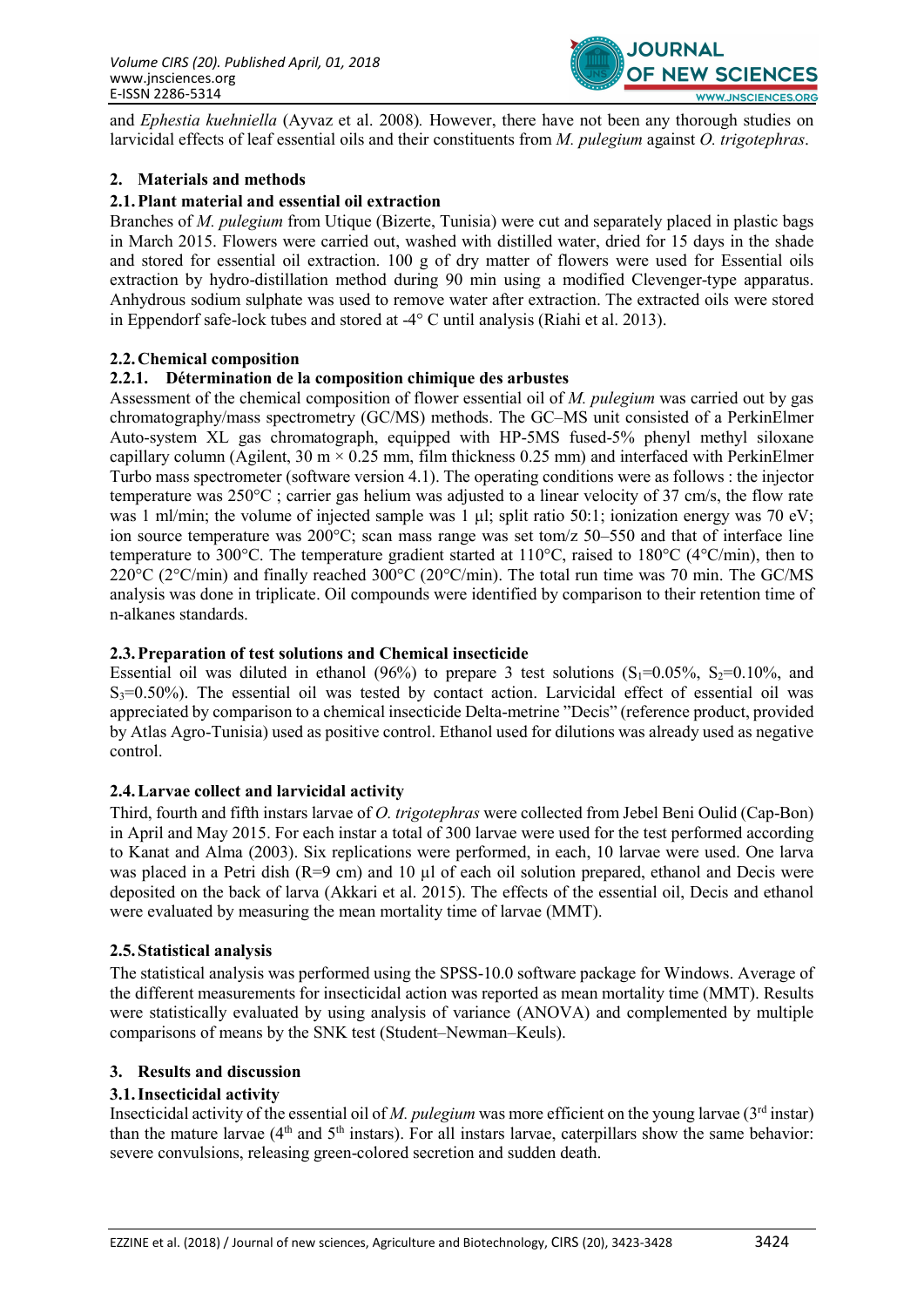

## 3.1.1. Larvicidal activity of M. pulegium on the 3rd instar larva

MMT of the 3<sup>rd</sup> instar larva was highly significant among  $S_1$ ,  $S_2$  and  $S_3$  ( $F_{(2, 167)}$ =200,  $p$ <0.001) and among all tested solutions ( $F_{(4, 285)} = 354.74$ ,  $p < 0.001$ ). Contact action of S<sub>3</sub> (15 min) of *M. pulegium* oil was more efficient than  $S_1$  (52 min),  $S_2$  (49 min), Decis (36 min) and ethanol (2 h 30 min) (Fig. 1). Akkari et al. (2015) showed that the MMT obtained after treatment of the  $3<sup>rd</sup>$  instar larvae of O. trigotephras with 0.5 ml of flower oil was 1.40 min being higher than for leaves oil (1.27 min) of Ruta chalepensis. It seems that M. pulegium is not efficient as R. chalepensis against young larvae of  $O$ . trigotephras.

Figure 1. Mean mortality time of the  $3<sup>rd</sup>$  instar larvae of *Orgyia trigotephras* (mean $\pm$ SE) Within each oil, values labelled with capitals letters are significantly different  $(p<0.05)$ Between tested solution, values labelled with tinies letters are significantly different  $(p<0.05)$ 

#### 3.1.2. Larvicidal activity of M. pulegium on the 4th instar larva

MMT of the 4<sup>th</sup> instar larva was highly significant among  $S_1$ ,  $S_2$  and  $S_3 F_{(2, 177)} = (17.48, p<0.001)$  and among all tested solutions  $F_{(4, 295)} = (34.60, p \le 0.001)$ . Contact action of S<sub>3</sub> (26 min) of *M. pulegium* oil was more efficient than  $S_1$  (72 min),  $S_2$  (53 min), Decis (8 h 58 min) and ethanol (10 h 8min) (Fig. 2). Akkari et al. (2015) showed that the MMT of the  $4<sup>th</sup>$  instar larva of O. trigotephras obtained after treatment with 0.5 ml of flower oil and leaves oil of R. chalepensis were respectively, 42.53 min and 20.68 min. It seems that flower oil of  $M$ . pulggium is more efficient than  $R$ . chalepensis.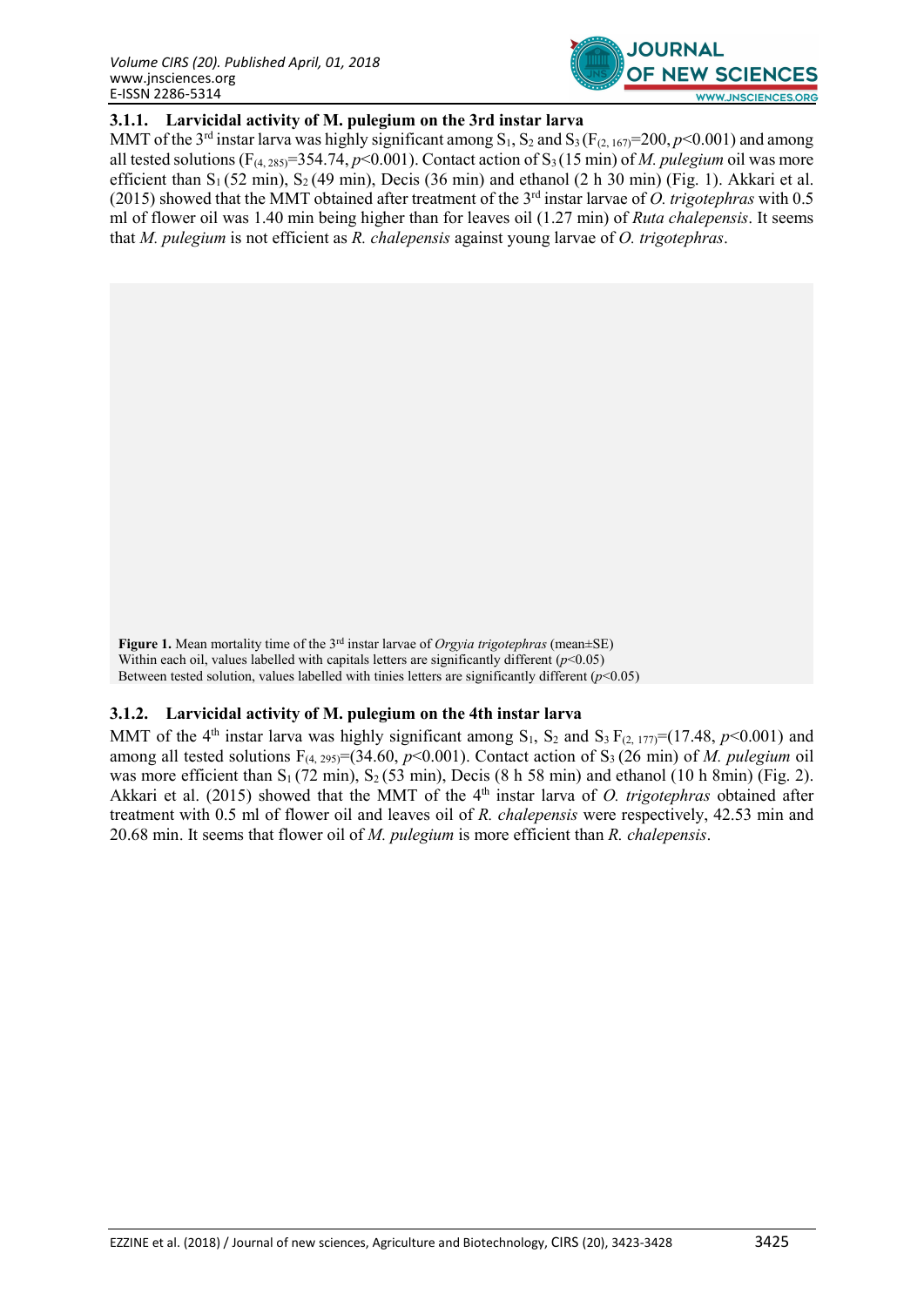

Within each oil, values labelled with capitals letters are significantly different  $(p<0.05)$ Between tested solution, values labelled with tinies letters are significantly different ( $p$ <0.05)

#### 3.1.3. Larvicidal activity of M. pulegium on the 5th instar larva

MMT of the 5<sup>th</sup> instar larva was different among S<sub>1</sub>, S<sub>2</sub> and S<sub>3</sub> F<sub>(2, 177)</sub>=(3.46, p=0.033) and highly significant among all tested solutions  $F_{(4, 295)} = (40.02, p<0.001)$ . Contact action of S<sub>2</sub> (1 h 24 min) and S<sub>3</sub> (1 h 42 min) of M. pulegium oil were approximately the same but were more efficient than  $S_1$  (2 h 13 min) (Fig. 3). Ezzine et al. (2017) showed that Mortality time for killing 100% of larvae was 3 h 33 min for Eucalyptus kirtoniana and 1 day18 h 28 min for E. camaldulensis. It seems that M. pulegium oil is more efficient than Eucalyptus.



Figure 3. Mean mortality time of the  $5<sup>th</sup>$  instar larvae of *Orgyia trigotephras* (mean $\pm$ SE)

Within each oil, values labelled with capitals letters are significantly different  $(p<0.05)$ Between tested solution, values labelled with tinies letters are significantly different  $(p<0.05)$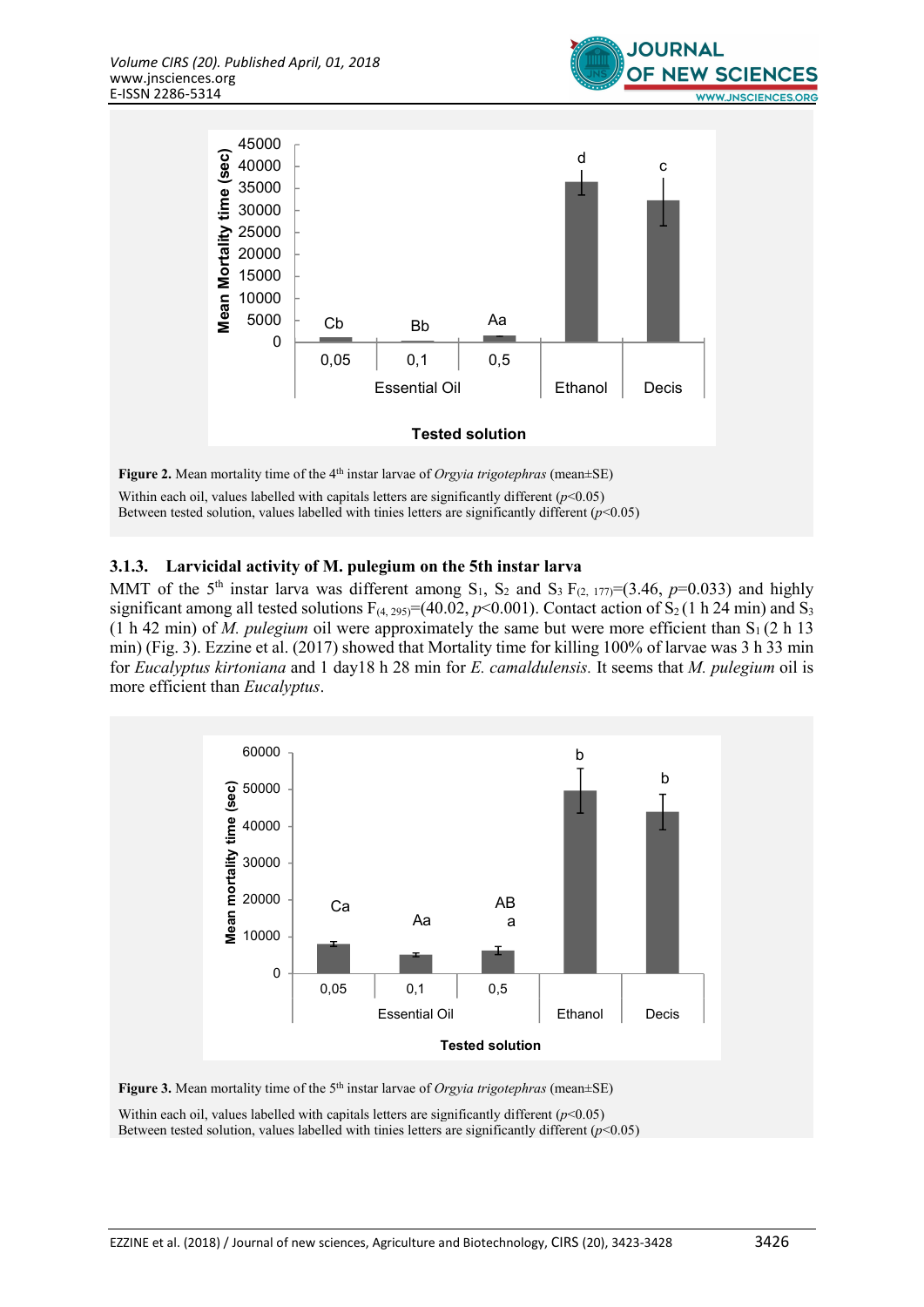

#### 3.2. Essential oil analysis

Table 1 shows the chemical composition of the essential oil of flowers of M. pulegium with the retention times of the compounds. A total of 23 compounds were identified, which represented 98.98% of the oil extracted. Polegone was the dominant one at 56.22%, followed by Cytohexanone at 32.13% and Cétone at 6.12%. It seems that these compounds and essentially Polegone are responsible for the larvae mortality.

| Table 1. Relative percentage of the main constituents of Mentha pulegium essential oil |        |          |
|----------------------------------------------------------------------------------------|--------|----------|
| <b>Compounds</b>                                                                       | $Rt$   | Flower % |
| $\alpha$ -pinène                                                                       | 7.85   | 0.17     |
| B- pinène                                                                              | 9.249  | 0.18     |
| 3-Octanone                                                                             | 9.720  | 0.08     |
| B-Mycrene                                                                              | 9.839  | 0.09     |
| 3-Octonal                                                                              | 10.215 | 1.01     |
| D-Limonene                                                                             | 11.139 | 0.45     |
| 2-Octanol                                                                              | 14,582 | 0.23     |
| Cytohexanone                                                                           | 16,825 | 32.13    |
| 2-Decanone                                                                             | 17.244 | 0.42     |
| Cytohexanol                                                                            | 18.116 | 0.39     |
| Polegone                                                                               | 20.001 | 56.22    |
| Cytohexene                                                                             | 20.301 | 0.17     |
| Cétone                                                                                 | 21.087 | 6.12     |
| 4-methyl-1                                                                             | 21.306 | 0.36     |
| 3-N pentamethyl amide                                                                  | 21.501 | $0.08\,$ |
| 2 cyclohexen-1-one                                                                     | 22.344 | 0.30     |
| 2- cyclohexen-1 ol                                                                     | 22.558 | 0.11     |
| 2-Dodecanone                                                                           | 23.825 | 0.11     |
| $\alpha$ -caryophyllene                                                                | 25.540 | 0.04     |
| 2-Tridecanone                                                                          | 26.863 | 0.01     |
| Caryophyllene oxide                                                                    | 29.349 | 0.10     |
| Coctyl ester                                                                           | 51.521 | 0.04     |
| 3cyclohene1carboxaldehyde                                                              | 30.125 | 0.17     |
| All identified components                                                              |        | 98.98    |

#### 4. Conclusion

Results show that application of natural plant products as M. pulegium which have a toxic effect against larvae of O. trigotephras can be a potential method in environmental-friendly control management. The use of natural products may be considered as an important alternative insecticide for the control of O. trigotephras. In addition to Ruta chalepensis (Akkari et al. 2015), Rosmarinus officinalis and Lavandula stoechas (Ben Slimane et al. 2015), E. kirtoniana and E. camaldulensis (Ezzine et al. 2017) were tested against larvae of O. trigotephras and demonstrated an excellent larvicidal activity. It will be interesting to study the insecticidal activity of essential oils of leaves of M. pulegium and also to test the insecticidal activity by inhalation and ingestion. Histological section of larvae to identify the insecticidal effect of M. pulegium essential oil seems to be interesting.

#### 5. References

Ayvaz A, Sagdic O, Karaborklu S, Ozturk I (2008) Insecticidal activity of the essential oils from different plants against three stored-product insects. J Insect Sci 10: 1-13. doi.org/10.1673/031.010.2101